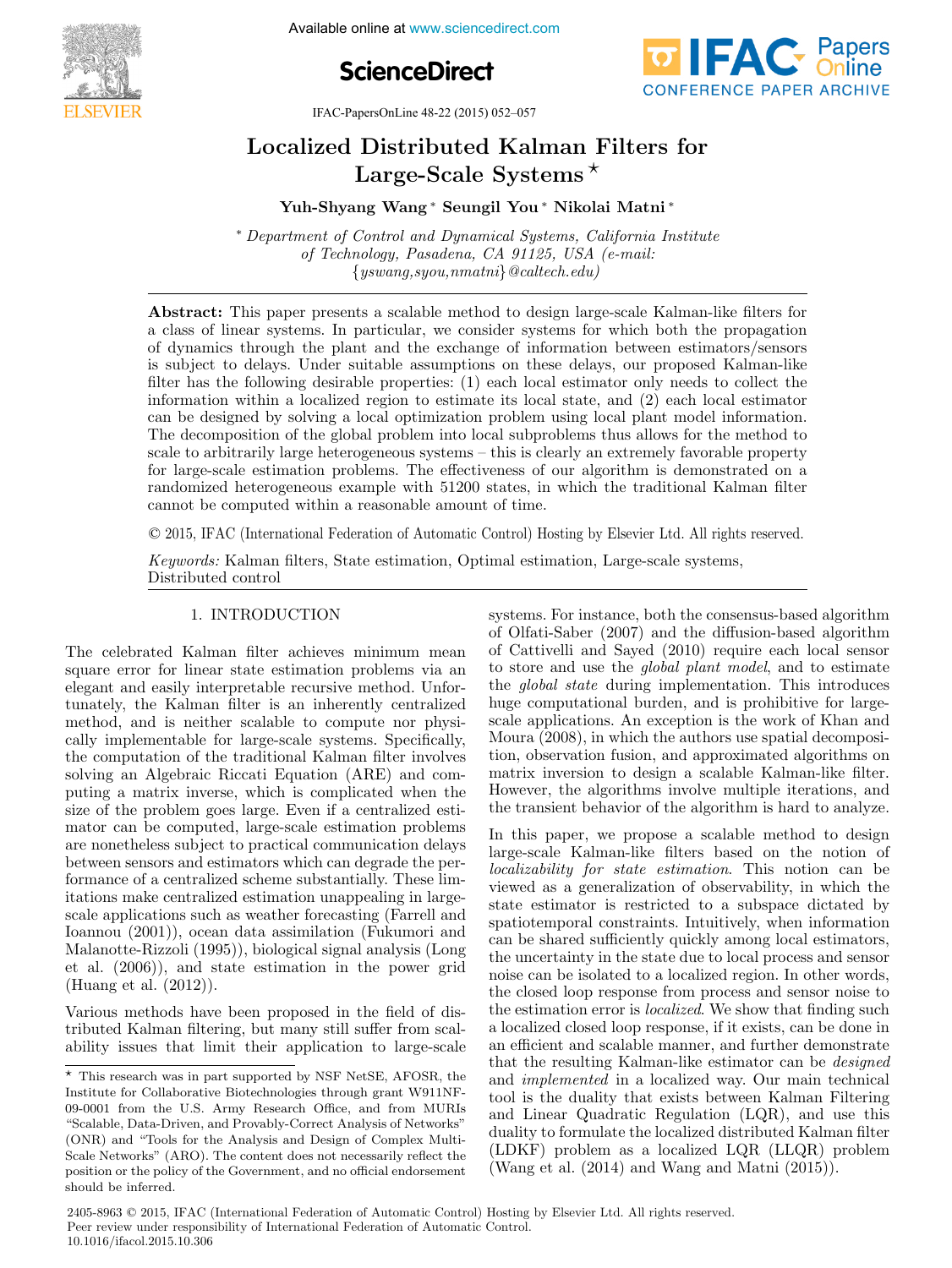The rest of this paper is structured as follows. In Section 2, we review the traditional Kalman filter and emphasize its limitations in the context of large-scale systems. In Section 3, we reformulate the Kalman filter problem as an optimization problem over the closed loop transfer matrices. We then introduce the idea of localizability for state estimation by imposing an additional spatiotemporal constraint on the closed loop transfer matrices, and formulate the LDKF problem in Section 4. Specifically, LDKF estimator can be designed and implemented in a localized and parallel way using techniques developed to solve the LLQR problem, as described in Wang et al. (2014). To demonstrate the effectiveness of our method, we synthesize the LDKF estimator for a system with 51200 states in Section 5. Finally, conclusions are given in Section 6.

# 2. TRADITIONAL KALMAN FILTER

This section introduces the system model and the traditional Kalman filter. We then explain the limitations of traditional Kalman filter on large-scale systems, which motivate our work.

### 2.1 System Model

Consider a discrete time linear time invariant (LTI) system with dynamics given by

$$
x[k+1] = Ax[k] + Bu[k] + w[k]
$$

$$
y[k] = Cx[k] + v[k] \tag{1}
$$

where  $x$  is the state,  $u$  the control input,  $y$  the sensor measurements,  $w$  the process noise, and  $v$  the sensor noise. Our goal is to design a state estimator  $\hat{x}$  based on the measurement  $y$  and a pre-specified control input u. In particular, we are interested in the case when the system matrices  $(A, B, C)$  are high-dimensional yet suitably sparse. Our approach is to exploit the sparsity of  $(A, B, C)$  to derive a scalable algorithm for state estimator design.

We adopt to the common setting for Kalman filter (cf. Anderson and Moore (2012)). Let  $\mathbb{E}(\cdot)$  be the expectation operator and  $\delta_{ij}$  the Kronecker delta function. We assume that the process noise  $w$  and sensor noise  $v$  are independent zero mean additive white Gaussian noise (AWGN), with covariance matrices given by  $\mathbb{E}(w[i]w[j]) = \delta_{ij}W$ ,  $\mathbb{E}(v[i]v[j]^\top) = \delta_{ij}V$ , and  $\mathbb{E}(w[i]v[j]^\top) = 0$ . We assume that  $w$  and  $v$  are uncorrelated to keep the formulas simple, while the method described in this paper still works when w and v are correlated. The initial condition  $x[0]$  is also assumed to be a Gaussian random vector with mean  $x_0$ and variance  $\Sigma_0$ , and  $x[0]$  is uncorrelated with  $w[k]$  and  $v[k]$  for all k.

# 2.2 Traditional Kalman Filter

Let  $\hat{x}[k|s]$  denote the estimate of the state  $x[k]$  given the collected information up to time s, i.e. the measurements y[t] and control inputs u[t] from  $t = 1, \ldots, s$ . The Kalman filter for the LTI system (1) is specified by

$$
\hat{x}[k|k] = \hat{x}[k|k-1] + K(y[k] - C\hat{x}[k|k-1]) \quad (2)
$$

$$
\hat{x}[k+1|k] = A\hat{x}[k|k] + Bu[k] \tag{3}
$$

with initial condition given by  $\hat{x}[0] - 1 = x_0$ . The matrix  $K$  in  $(2)$  is known as the Kalman gain, which can be found by solving an ARE. Let  $\Sigma$  be the solution to the discrete time ARE

$$
\Sigma = A\Sigma A^{\top} + W - A\Sigma C^{\top} (C\Sigma C^{\top} + V)^{-1} C\Sigma A^{\top}.
$$
 (4)  
The Kalman gain in (2) can then be computed as

$$
K = \Sigma C^{\top} (C\Sigma C^{\top} + V)^{-1}.
$$
 (5)

The Kalman filter is optimal in the sense of minimum mean square error. Let  $\tilde{x}[k|k-1] = x[k]-\hat{x}[k|k-1]$  be the estimation error before  $y[k]$  is measured. The Kalman filter algorithm in  $(2)$  -  $(3)$  minimizes the mean square error

$$
\mathbb{E}\left(\frac{1}{N}\sum_{k=1}^{N}\tilde{x}[k|k-1]^{\top}\tilde{x}[k|k-1]\right) \tag{6}
$$

for  $N \to \infty$ . Similarly, let  $\tilde{x}[k|k] = x[k] - \hat{x}[k|k]$  be the estimation error after  $y[k]$  is measured. The mean square error of  $\tilde{x}[k|k]$  is also minimized.

Equations (2) and (3) can be combined into a single equation as

$$
\hat{x}[k+1|k] = A\hat{x}[k|k-1] + Bu[k] + L(y[k] - C\hat{x}[k|k-1])
$$
\n(7)

with  $L = AK$  is a gain matrix. We refer to (7) as the delayed form of state estimation. We can also combine equations (2) and (3) to obtain

 $\hat{x}[k+1|k+1] = (I-KC)(A\hat{x}[k|k]+Bu[k]) + Ky[k+1].$  (8) We refer to  $(8)$  as the *current form* of state estimation.

# 2.3 Limitations

Here we point out some limitations of the traditional Kalman filter for large-scale systems.

- (1) The Kalman gain given by (5) is generally dense even when the system matrices  $(A, B, C)$  that specify the system dynamics (1) are sparse. This means that the measurements from all sensors need to be shared instantaneously, which requires infinite (or impractically fast) communication speed.
- (2) A dense Kalman gain (5) also implies that the measurements from all sensor need to be collected by every estimator in the network, which is not scalable to implement.
- (3) To compute the Kalman gain (5), one need to solve a large-scale ARE (4). The complexity of solving (4) is  $O(n^3)$ , where *n* is the dimension of the matrix A. This can be prohibitive for a large n.
- (4) When the global plant model  $(A, B, C)$  changes locally, one needs to recompute the solution to (4) to resynthesize the global Kalman filter. This is not scalable for incremental design when the physical system expands.

To design a state estimation algorithm for large-scale systems, one must overcome the aforementioned limitations of the traditional Kalman filter. Distributed Kalman filter architectures in Olfati-Saber (2007) or Cattivelli and Sayed (2010) may resolve the first two limitations, but not the latter two. This motivates our development of the LDKF architecture, in which the estimator can be both implemented and designed in a localized and scalable way.